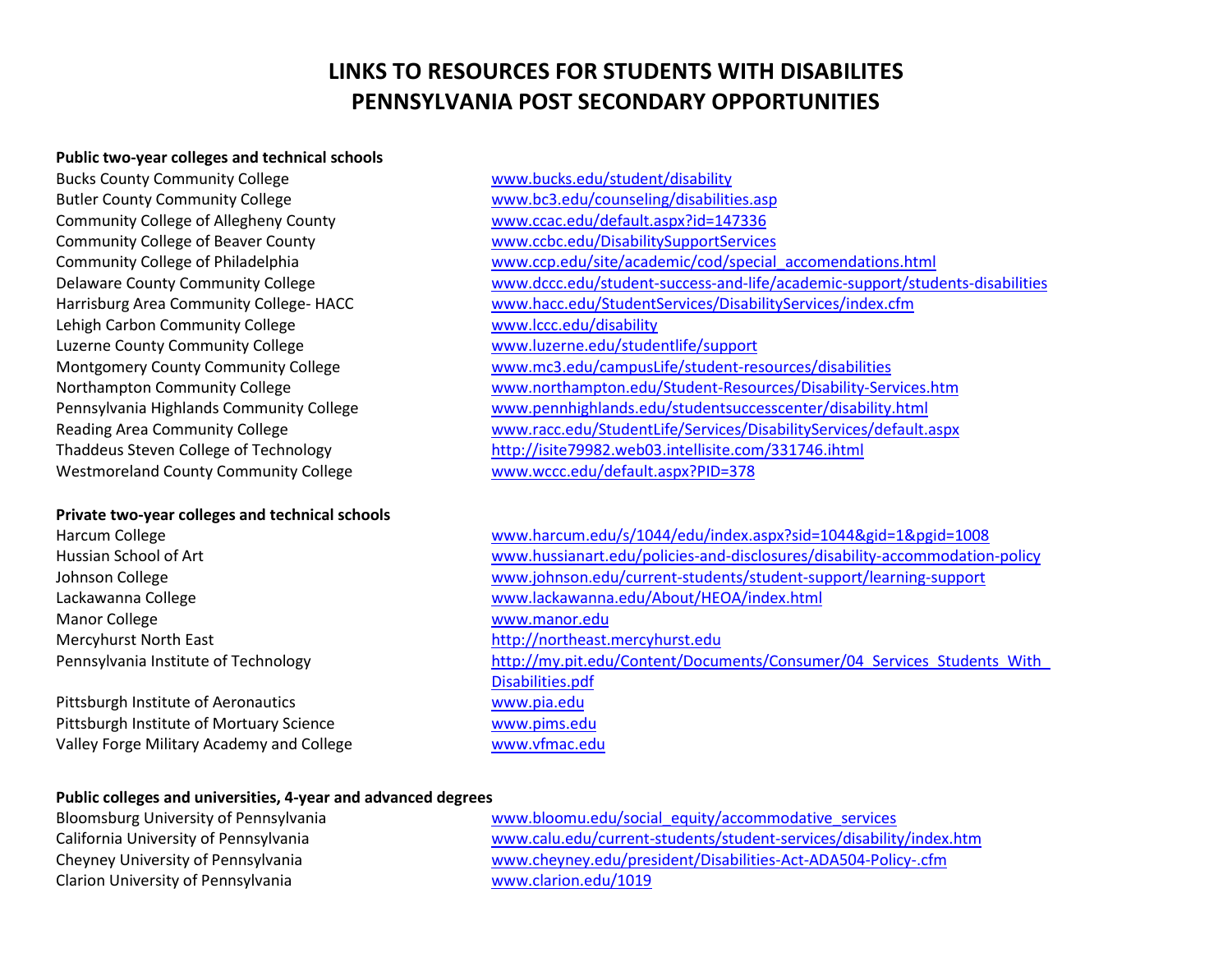Edinboro University of Pennsylvania [www.edinboro.edu/departments/osd](http://www.edinboro.edu/departments/osd) Indiana University of Pennsylvania [www.iup.edu/disabilitysupport](http://www.iup.edu/disabilitysupport) Lincoln University [www.lincoln.edu/studentservices/ssd](http://www.lincoln.edu/studentservices/ssd) Lock Haven University of Pennsylvania entity and the www.lhup.edu/disability services Mansfield University of Pennsylvania <http://mansfield.edu/ssd> Millersville University of Pennsylvania [www.millersville.edu/learningservices](http://www.millersville.edu/learningservices) Penn State <http://equity.psu.edu/ods> Penn State Abington [www.abington.psu.edu/node/370](http://www.abington.psu.edu/node/370)

Penn State Great Valley School of Graduate Professional **Studies** Penn State Harrisburg <http://hbg.psu.edu/studentaffairs/disability.php> Penn State Hazleton [www.hn.psu.edu/StudentServices/disabled.htm](http://www.hn.psu.edu/StudentServices/disabled.htm) Penn State Lehigh Valley [www.lv.psu.edu/StudentServices/disabled.htm](http://www.lv.psu.edu/StudentServices/disabled.htm) Penn State Mont Alto [www.ma.psu.edu/StudentServices/disabled.htm](http://www.ma.psu.edu/StudentServices/disabled.htm) Penn State New Kensington [www.nk.psu.edu/StudentServices/disabled.htm](http://www.nk.psu.edu/StudentServices/disabled.htm) Penn State Schuylkill [www.sl.psu.edu/StudentServices/disabled.htm](http://www.sl.psu.edu/StudentServices/disabled.htm) Penn State Wilkes-Barre [www.wb.psu.edu/StudentServices/disabled.htm](http://www.wb.psu.edu/StudentServices/disabled.htm) Penn State Worthington Scranton [www.sn.psu.edu/StudentServices/disabled.htm](http://www.sn.psu.edu/StudentServices/disabled.htm) Penn State York <http://yk.psu.edu/StudentServices/disabled.htm> Pennsylvania College of Technology [www.pct.edu/disabilityservices](http://www.pct.edu/disabilityservices) Shippensburg University of Pennsylvania [www.ship.edu/ods](http://www.ship.edu/ods)

East Stroudsburg University of Pennsylvania [www4.esu.edu/academics/enrichment\\_learning/disability\\_services/index.cfm](http://www4.esu.edu/academics/enrichment_learning/disability_services/index.cfm) Kutztown University of Pennsylvania [www.kutztown.edu/admin/humandiversity/disabilityservices](http://www.kutztown.edu/admin/humandiversity/disabilityservices) Penn State Altoona [www.altoona.psu.edu/healthwellness/disability/registering.php](http://www.altoona.psu.edu/healthwellness/disability/registering.php) Penn State Beaver [www.br.psu.edu/StudentServices/disabled.htm](http://www.br.psu.edu/StudentServices/disabled.htm) Penn State Berks [www.bk.psu.edu/StudentServices/disabled.htm](http://www.bk.psu.edu/StudentServices/disabled.htm) Penn State Brandywine [www.brandywine.psu.edu/StudentServices/disabled.htm](http://www.brandywine.psu.edu/StudentServices/disabled.htm) Penn State College of Medicine [www.pennstatehershey.org/web/md/studentaffairs/support/disability](http://www.pennstatehershey.org/web/md/studentaffairs/support/disability) Penn State Dickinson School of Law [http://law.psu.edu/office\\_for\\_student\\_services/disability\\_services](http://law.psu.edu/office_for_student_services/disability_services) Penn State DuBois [www.ds.psu.edu/StudentServices/disabled.htm](http://www.ds.psu.edu/StudentServices/disabled.htm) Penn State Erie, The Behrend College [http://pennstatebehrend.psu.edu/student/Educational%20Equities/DISABILITY.](http://pennstatebehrend.psu.edu/student/Educational%20Equities/DISABILITY.htm) [htm](http://pennstatebehrend.psu.edu/student/Educational%20Equities/DISABILITY.htm) Penn State Fayette, The Eberly Campus [www.fe.psu.edu/StudentServices/disabled.htm](http://www.fe.psu.edu/StudentServices/disabled.htm)

[http://sgps.psu.edu](http://sgps.psu.edu/)

Penn State Greater Allegheny [www.greaterallegheny.psu.edu/StudentServices/disabled.htm](http://www.greaterallegheny.psu.edu/StudentServices/disabled.htm) Penn State Shenango [www.shenango.psu.edu/StudentServices/disabled.htm](http://www.shenango.psu.edu/StudentServices/disabled.htm) Slippery Rock University of Pennsylvania [www.sru.edu/academics/enrollment/studentdisabilities/pages/servicesforstude](http://www.sru.edu/academics/enrollment/studentdisabilities/pages/servicesforstudentswithdisabilities.aspx) [ntswithdisabilities.aspx](http://www.sru.edu/academics/enrollment/studentdisabilities/pages/servicesforstudentswithdisabilities.aspx) Temple University [www.temple.edu/studentaffairs/disability](http://www.temple.edu/studentaffairs/disability) Temple University Ambler [www.temple.edu/ambler/ac\\_services/disability.htm](http://www.temple.edu/ambler/ac_services/disability.htm) University of Pittsburgh [www.studentaffairs.pitt.edu/drswelcome](http://www.studentaffairs.pitt.edu/drswelcome)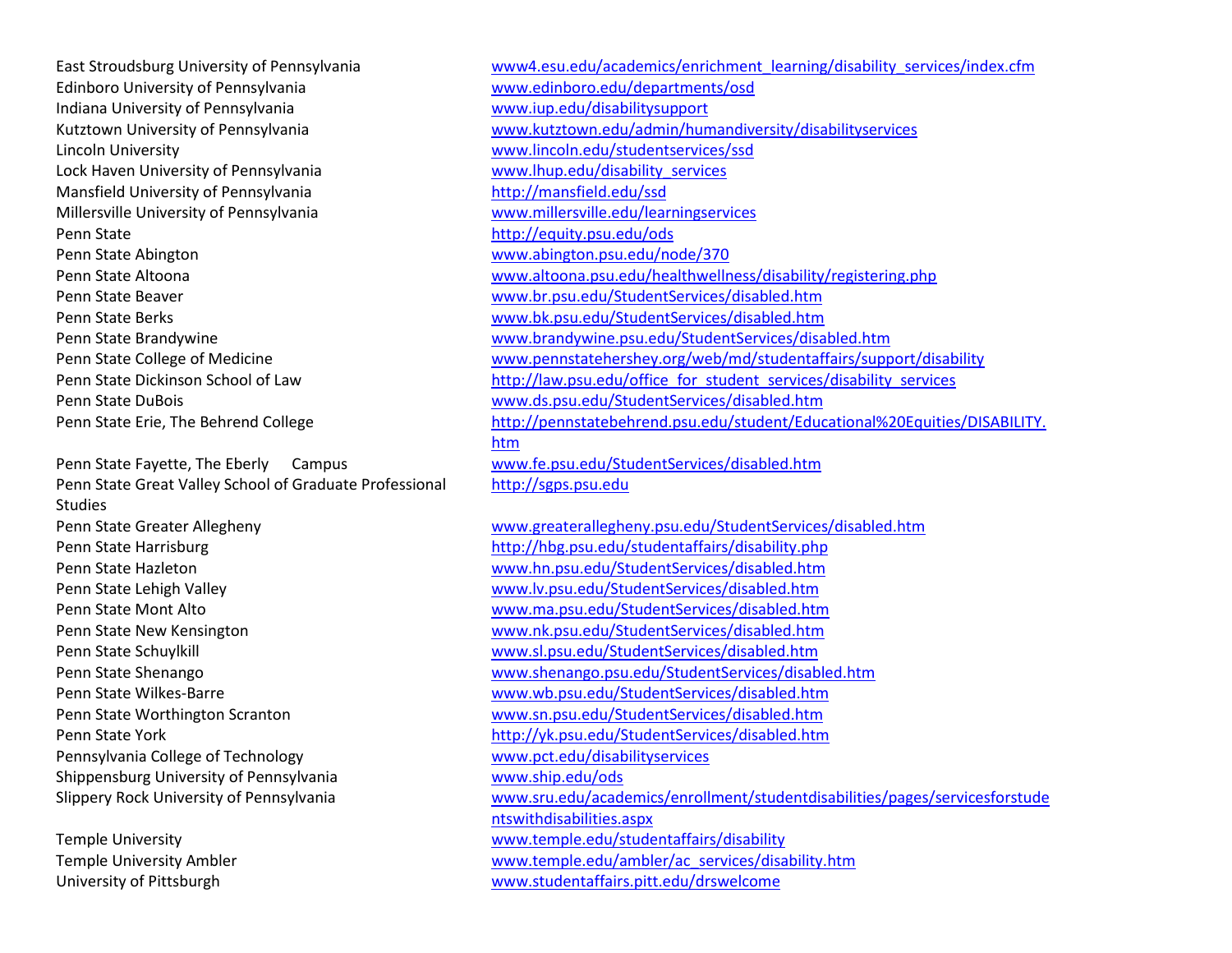University of Pittsburgh at Johnstown [www.upj.pitt.edu/294](http://www.upj.pitt.edu/294) West Chester University of Pennsylvania

University of Pittsburgh at Bradford [www.upb.pitt.edu/interior3Default.aspx?menu\\_id=324&id=4032&terms=disabil](http://www.upb.pitt.edu/interior3Default.aspx?menu_id=324&id=4032&terms=disability%20services) [ity%20services](http://www.upb.pitt.edu/interior3Default.aspx?menu_id=324&id=4032&terms=disability%20services) University of Pittsburgh at Greensburg [www.greensburg.pitt.edu/student-resources/disability-resources](http://www.greensburg.pitt.edu/student-resources/disability-resources) University of Pittsburgh at Titusville<br>
West Chester University of Pennsylvania<br>
West Chester University of Pennsylvania<br>
West Chester University of Pennsylvania

#### **Private colleges and universities, 4-year and advanced degrees**

Allegheny College <http://sites.allegheny.edu/disabilityservices> Alvernia University [www.alvernia.edu/student-life/student-](http://www.alvernia.edu/student-life/student-success/ADAServicesandAccommodations.html)Bryn Athyn College [www.brynathyn.edu](http://www.brynathyn.edu/) Bryn Mawr College [www.brynmawr.edu/access\\_services](http://www.brynmawr.edu/access_services)\_services\_services\_services\_services Bucknell University [www.bucknell.edu/x7056.xml](http://www.bucknell.edu/x7056.xml) Carnegie Mellon University [www.cmu.edu/hr/eos/disability](http://www.cmu.edu/hr/eos/disability) Cedar Crest College [www.cedarcrest.edu/ca/ada\\_file.shtm](http://www.cedarcrest.edu/ca/ada_file.shtm) Chestnut Hill College [www.chc.edu/Disability](http://www.chc.edu/Disability) Delaware Valley College [www.delval.edu/pages/student\\_support/C431](http://www.delval.edu/pages/student_support/C431) DeSales University [www.desales.edu/default.aspx?pageid=1315](http://www.desales.edu/default.aspx?pageid=1315) Drexel University [www.drexel.edu/oed/disabilityResources](http://www.drexel.edu/oed/disabilityResources) Duquesne University [www.duq.edu/special-students](http://www.duq.edu/special-students) Elizabethtown College [www.etown.edu/offices/disability](http://www.etown.edu/offices/disability) Franklin & Marshall College [www.fandm.edu/disabilityservices](http://www.fandm.edu/disabilityservices) Geneva College The College [www.geneva.edu/page/access\\_disability\\_serv](http://www.geneva.edu/page/access_disability_serv)ices-Grove City College **WARD COLLEGE WWW.gcc.edu** Gwynedd-Mercy College [www.gmc.edu/students/disabilitysupport](http://www.gmc.edu/students/disabilitysupport) Haverford College [www.haverford.edu/ods](http://www.haverford.edu/ods)

Albright College [www.albright.edu/academics/alc-disability.html](http://www.albright.edu/academics/alc-disability.html) [success/ADAServicesandAccommodations.html](http://www.alvernia.edu/student-life/student-success/ADAServicesandAccommodations.html) Arcadia University [www.arcadia.edu/academic/default.aspx?id=15850](http://www.arcadia.edu/academic/default.aspx?id=15850) Cabrini College [www.cabrini.edu/Academics/Resources-and-Support/Disability-Resource-](http://www.cabrini.edu/Academics/Resources-and-Support/Disability-Resource-Center)**[Center](http://www.cabrini.edu/Academics/Resources-and-Support/Disability-Resource-Center)** Carlow University [www.carlow.edu/administration/stud-affairs/disab-services/index.html](http://www.carlow.edu/administration/stud-affairs/disab-services/index.html) Chatham University [www.chatham.edu/academics/support/disability.cfm](http://www.chatham.edu/academics/support/disability.cfm) Dickinson College [www.dickinson.edu/student-life/resources/disability](http://www.dickinson.edu/student-life/resources/disability-services/content/Frequently-Asked-Questions)[services/content/Frequently-Asked-Questions](http://www.dickinson.edu/student-life/resources/disability-services/content/Frequently-Asked-Questions) Eastern University **Eastern University** [www.eastern.edu/campus/academic\\_support\\_services/Disabilities.html](http://www.eastern.edu/campus/academic_support_services/Disabilities.html) Gannon University [www.gannon.edu/Academic-Offerings/Special-Programs/Program-for-Students](http://www.gannon.edu/Academic-Offerings/Special-Programs/Program-for-Students-with-Learning-Disabilities)[with-Learning-Disabilities](http://www.gannon.edu/Academic-Offerings/Special-Programs/Program-for-Students-with-Learning-Disabilities) Gettysburg College [www.gettysburg.edu/about/offices/president/hr/disability-services](http://www.gettysburg.edu/about/offices/president/hr/disability-services) Holy Family University [www.holyfamily.edu/counseling/disability.shtml](http://www.holyfamily.edu/counseling/disability.shtml)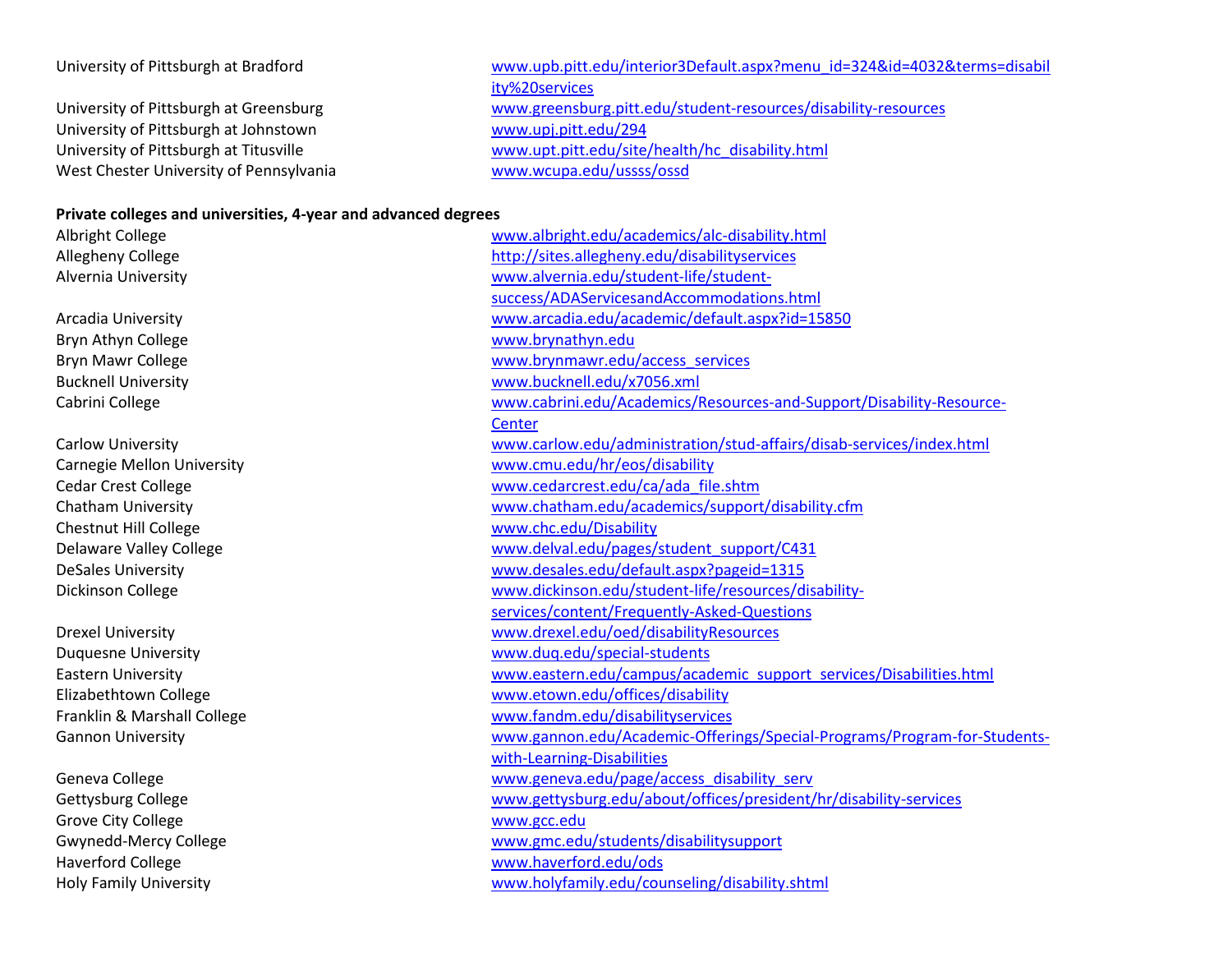Mercyhurst University [www.mercyhurst.edu](http://www.mercyhurst.edu/)

Saint Joseph's University [www.sju.edu](http://www.sju.edu/)

Immaculata University **With a Community Community** [www.immaculata.edu/academics/academic\\_resources/disability\\_services](http://www.immaculata.edu/academics/academic_resources/disability_services) Juniata College [www.juniata.edu/services/catalog/section.html?s1=appr&s2=accommodations](http://www.juniata.edu/services/catalog/section.html?s1=appr&s2=accommodations) Keystone College [www.keystone.edu/studentlife/resourcesforsuccess/disabilityservices](http://www.keystone.edu/studentlife/resourcesforsuccess/disabilityservices) King's College **Example 20** Www.kings.edu/academics/support/skills\_center/disabilities\_program La Roche College [www.laroche.edu/sass/disability-welcome.htm](http://www.laroche.edu/sass/disability-welcome.htm) La Salle University **Exercise Service Service Services** [www.lasalle.edu/enrollment/military/index.php?section=campus\\_resources&p](http://www.lasalle.edu/enrollment/military/index.php?section=campus_resources&page=affirmative_action) [age=affirmative\\_action](http://www.lasalle.edu/enrollment/military/index.php?section=campus_resources&page=affirmative_action) Lafayette College <http://attic.lafayette.edu/disability-services> Lebanon Valley College [www.lvc.edu/disability-services](http://www.lvc.edu/disability-services) Lehigh University **National State of the Contract Contract Contract Contract Contract Contract Contract Contract Contract Contract Contract Contract Contract Contract Contract Contract Contract Contract Contract Contract C** Lycoming College [www.lycoming.edu/academicresourcecenter/disabilitySupport.aspx](http://www.lycoming.edu/academicresourcecenter/disabilitySupport.aspx) Marywood University [www.marywood.edu/studenthandbook/services/disability-services.html](http://www.marywood.edu/studenthandbook/services/disability-services.html) Messiah College [www.messiah.edu/offices/disability](http://www.messiah.edu/offices/disability) Misericordia University **Wisericordia** edu/misericordia pg.cfm?page\_id=345&subcat\_id=129 Moravian College [www.moravian.edu/disabilities](http://www.moravian.edu/disabilities) Mount Aloysius College **WARE 2008** [www.mtaloy.edu/about\\_mac/consumer-info/disability-services.dot](http://www.mtaloy.edu/about_mac/consumer-info/disability-services.dot) Muhlenberg College [www.muhlenberg.edu/main/aboutus/disabilities](http://www.muhlenberg.edu/main/aboutus/disabilities) Neumann University [www.neumann.edu/academics/arc/disabilities.asp](http://www.neumann.edu/academics/arc/disabilities.asp) Philadelphia University [www.philau.edu/disabilityservices](http://www.philau.edu/disabilityservices) Pierce College entry and the [www.piercecollege.edu/offices/special\\_services](http://www.piercecollege.edu/offices/special_services) Point Park University [www.pointpark.edu/StudentLife/HealthandStudentServices/ProgramforAcadem](http://www.pointpark.edu/StudentLife/HealthandStudentServices/ProgramforAcademicSuccess/DisabilityServicesPAS) [icSuccess/DisabilityServicesPAS](http://www.pointpark.edu/StudentLife/HealthandStudentServices/ProgramforAcademicSuccess/DisabilityServicesPAS) Robert Morris University [http://sentry.rmu.edu/web/cms/schools/library/services/Pages/disabilities](http://sentry.rmu.edu/web/cms/schools/library/services/Pages/disabilities-services.aspx)[services.aspx](http://sentry.rmu.edu/web/cms/schools/library/services/Pages/disabilities-services.aspx) Rosemont College [www.rosemont.edu/uwc/studentlife/pdf/RSMTDisabilitiesBrochure.pdf](http://www.rosemont.edu/uwc/studentlife/pdf/RSMTDisabilitiesBrochure.pdf) Saint Francis University [www.francis.edu/disability-services](http://www.francis.edu/disability-services) Saint Vincent College entitleduced [www.stvincent.edu/Majors\\_and\\_Programs/Special\\_Programs/Academic\\_Suppo](http://www.stvincent.edu/Majors_and_Programs/Special_Programs/Academic_Support/Disability_Support) [rt/Disability\\_Support](http://www.stvincent.edu/Majors_and_Programs/Special_Programs/Academic_Support/Disability_Support) Seton Hill University **Seton Hill University** [www.setonhill.edu/academics/support\\_disability.cfm](http://www.setonhill.edu/academics/support_disability.cfm) Susquehanna University [www.susqu.edu/academics/12687.asp](http://www.susqu.edu/academics/12687.asp) Swarthmore College [www.swarthmore.edu/student-life/academic-advising-and-support/student](http://www.swarthmore.edu/student-life/academic-advising-and-support/student-disability-services.xml)[disability-services.xml](http://www.swarthmore.edu/student-life/academic-advising-and-support/student-disability-services.xml) The American College [www.theamericancollege.edu](http://www.theamericancollege.edu/) Thiel College **[www.thiel.edu/current\\_students/disability\\_services/index.htm](http://www.thiel.edu/current_students/disability_services/index.htm)** Thomas Jefferson University [www.jefferson.edu/academic-affairs/schools/student-life/disability](http://www.jefferson.edu/academic-affairs/schools/student-life/disability-accommodations.html)[accommodations.html](http://www.jefferson.edu/academic-affairs/schools/student-life/disability-accommodations.html) University of Pennsylvania [www.vpul.upenn.edu/careerservices/disability/disability.html](http://www.vpul.upenn.edu/careerservices/disability/disability.html) University of Scranton [www.scranton.edu/academics/ctle/disabilities/index.shtml](http://www.scranton.edu/academics/ctle/disabilities/index.shtml)